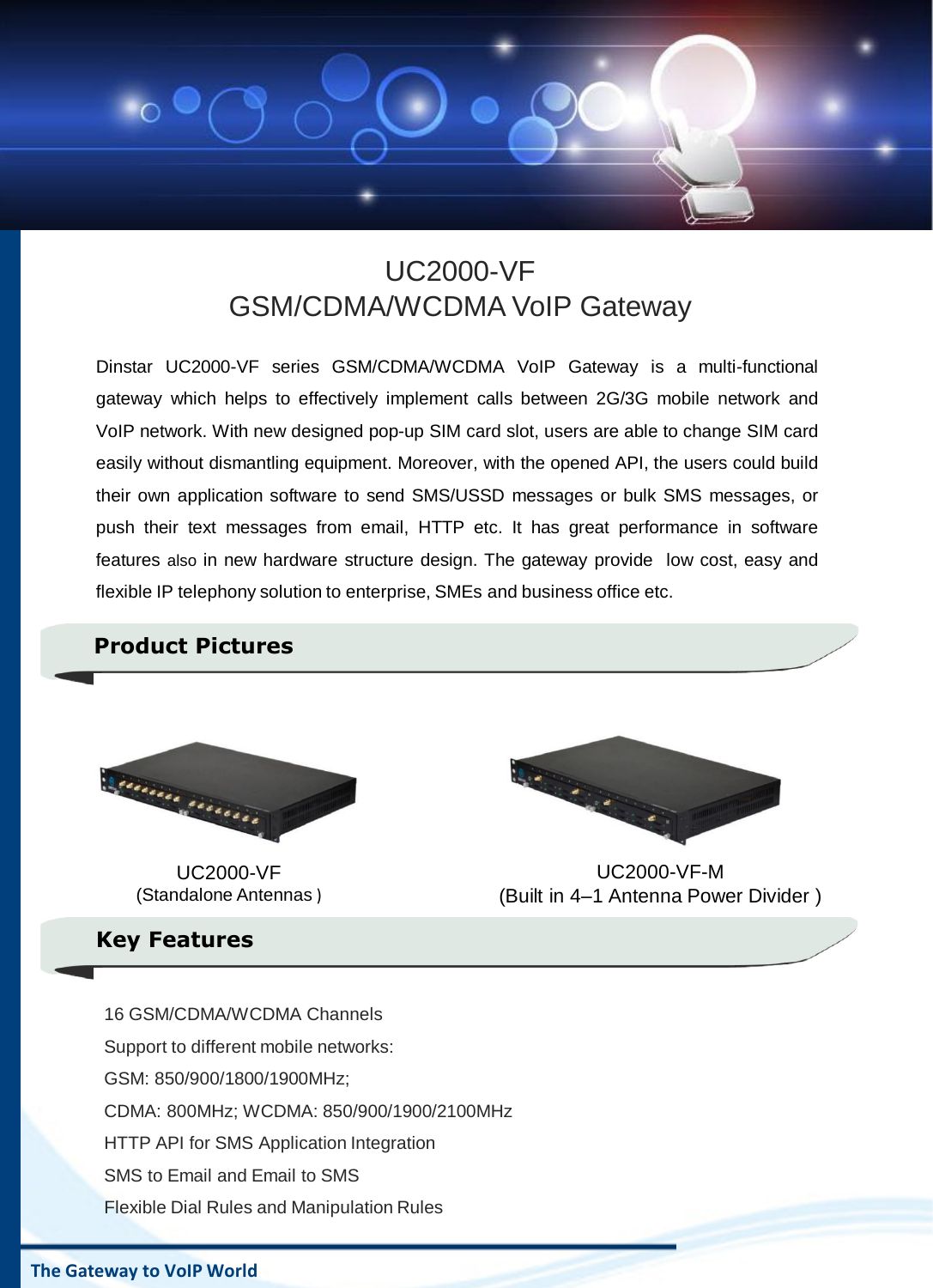## **Honesty Concentration**

#### **Voice Processing**

- Protocol: SIP v2.0, RFC3261
- Codecs:G.711A/U law, G.723.1, G.729A/B
- Silence Suppression
- Comfort Noise Generator(CNG)
- Voice Activity Detection(VAD)
- Echo Cancellation: G.168 with up to 128ms
- Dynamic Jitter Buffer
- DTMF: RFC2833, SIP Info
- Call Progress Tone Generation
- Programmable Gain Control
- NAT: STUN, Dynamic NAT, Static NAT

#### **Mobile**

- SIM Interface: 1.8v, 3.0v SIM Interface
- Frequency Range:

GSM: 850/900/1800/1900MHz;

CDMA: 800MHz

WCDMA:850/900/1900/2100MHz

- USSD Encoding: Unicode/ASCII
- HTTP API for SMS
- Polarity Reversal
- PIN Modify
- CID/CLIR
- •SMS Send and Receive
- SMS to Email
- Call Waiting/Call Back
- Call Forward
- GSM Audio Coding: HR, FR,EFR,

AMR\_FR,AMR\_HR

#### **Software Features**

• Calling Type:

Mobile to VoIP, VoIP to Mobile

- SIP Trunk and Trunk Group
- Caller/Called Number Manipulation Rules
- SIP Codes Mapping
- White/Black List
- PSTN Hotline
- VoIP Hotline
- Abnormal Call Monitor
- Call Minutes Limitation for Ports/Single

Call

- Balance Check
- Low Balance Alarm
- Auto Update SIM Number
- Random Call Interval
- Auto CLIP
- Signaling & RTP Encryption
- SMPP for SMS